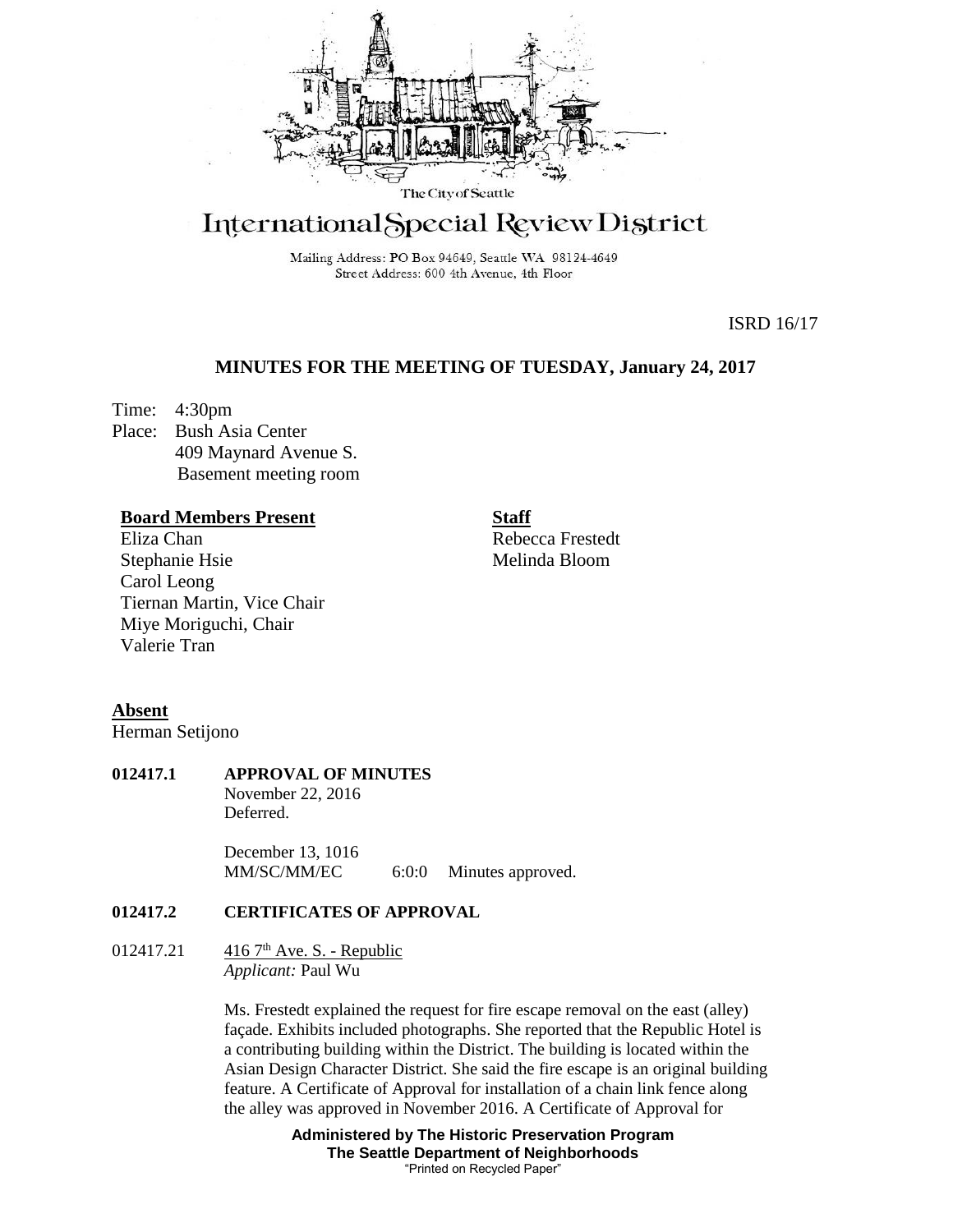lighting along the alley was issued in 2011. The fixtures were installed to discourage graffiti and tagging.

Applicant Comment:

Paul Wu explained the graffiti and trash problems they have had in the alley which necessitated installing a fence to prevent access. He said they propose to remove the alley side fire escape to prevent access to the roof where graffiti is a regular occurrence. He said the fire escape is no longer needed as a means of egress and it is not visible from  $7<sup>th</sup>$  Ave. S. He said as part of a separate application, they plan to renovate the building, including the façade, balcony, canopy. He said the interior will be renovated to housing and they will install a sprinkler system. He explained their exploration of graffiti removal options and spoke about the high cost of removal (he quoted \$100k) due to the location of the tags and the historic masonry. He said they plan to remove the graffiti when the building is renovated, since there will be scaffolding up at the time. He said if they remove it now there are concerns that it will only reappear and then they'd have to do it all over again.

Steve Chan, property owner representative, said people have gained access to the interior via the fire escape; they want to prevent another fire along the lines of the Louisa Hotel (which gutted half of the building).

Public Comment:

Paul Murakami, property owner within the District, said he appreciates what the owners are going through, due to the expense and the process for removal. He commented on the fact that there does not seem to be any enforcement by the City.

Mr. Martin noted the visibility of the alley from S. Jackson St.

Mr. Wu agreed that it is, but if Four Seas is redeveloped it won't be.

Ms. Frestedt noted that the alley is vacated and, therefore, is no longer a public right of way.

Mr. Martin asked for more information about shearing off the bolts and sealing the masonry.

Mr. Wu said they will shear off the connection, grind it smooth to the face of the building, then putty and seal. He said there will be no damage to the brick. He said that it will likely not be visible. He said that they will be doing a complete tuckpoint of the building in the renovation.

Ms. Frestedt cited Preservation Brief #17 which discusses which elements of a building are character-defining features. She said that in many cases fire escapes are considered character-defining architectural features; however, she said this on is on a secondary façade. She noted that there is no wrought iron detail, such as the detail seen on the fire escape on the Milwaukee, fronting  $7<sup>th</sup>$ , and that it doesn't rise to any real visual prominence, and in this case removal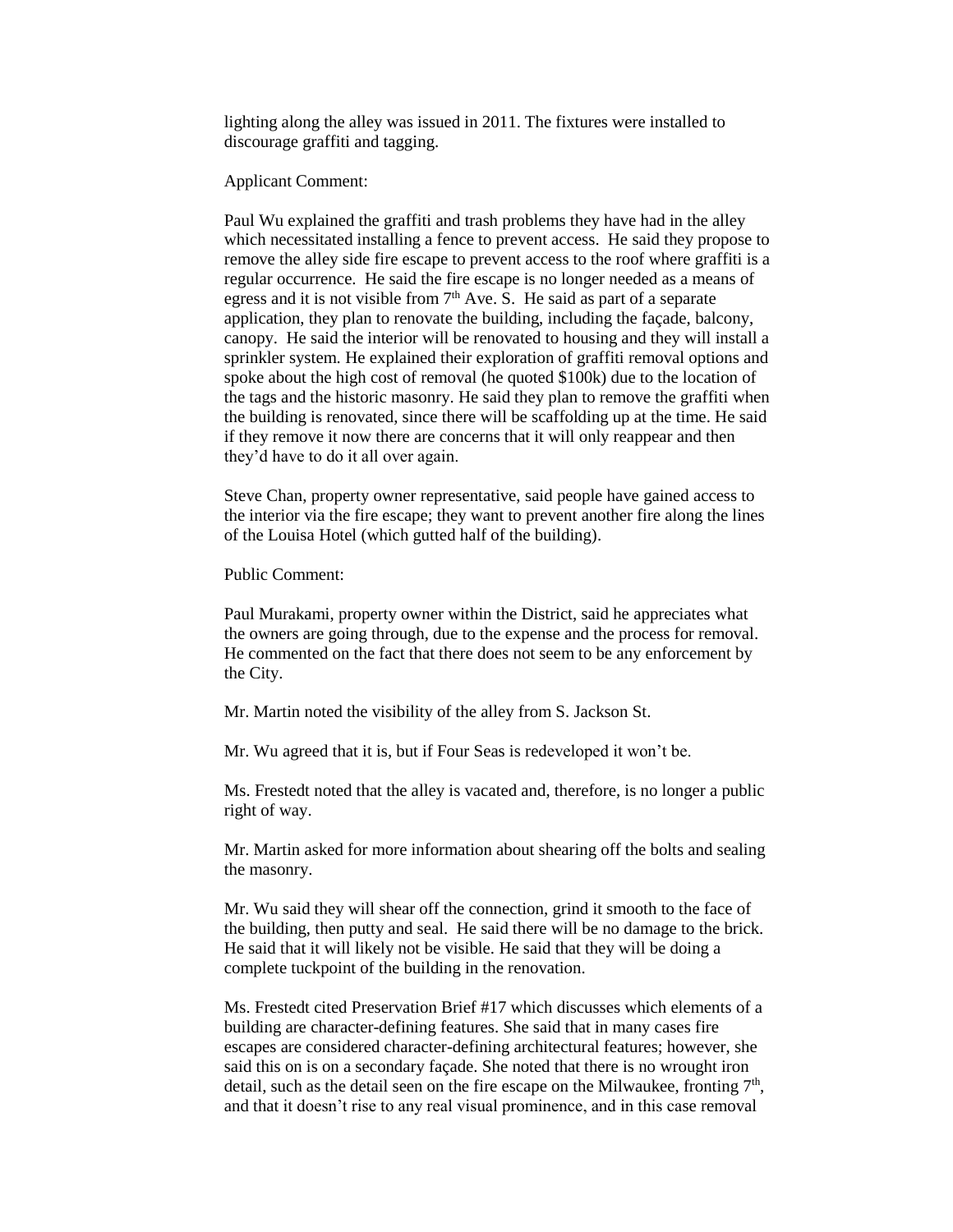is not objectionable. She commented on the fact that the Board allowed removal of the fire escape at the Publix, which faces S. King Street.

Mr. Martin said that the difference between this one and others in the neighborhood is that it is not character-defining.

Ms. Moriguchi agreed and said that it is a sound argument. Board members indicated agreement.

Action: I move that the International Special Review District Board recommend approval of a Certificate of Approval for Exterior Alterations*.*

The Board directs staff to prepare a written recommendation of approval, based on consideration of the application submittal and Board discussion at the January 24, 2017 public meeting, and forward this written recommendation to the Department of Neighborhoods Director.

The proposed exterior alterations meet the following sections of the **International Special Review District Ordinance and** a**pplicable Design Guidelines:**

**SMC 23.66.030 – Certificates of approval – Application, review and appeals**

**National Park Service Preservation Brief #17 – Architectural Character -** Identifying the Visual Aspects of Historic Buildings as an Aid to Preserving Their Character.

#### **Secretary of the Interior's Standards**

#2. The historic character of a property shall be retained and preserved. The removal of historic materials or alteration of features and spaces that characterize a property shall be avoided.

#9. New additions, exterior alterations, or related new construction shall not destroy historic materials that characterize the property.

MM/SC/VT/EC 6:0:0 Motion carried.

Ms. Frestedt asked how quickly the fire escape would be removed given the graffiti issues.

Mr. Chan said there is no schedule yet but it will be as soon as possible.

#### **012417.3 BOARD BRIEFING**

012417.31  $3126<sup>th</sup>$  Ave. S. – Jackson Building Briefing by An Huynh, SCDIPDA, and Michelle Kumata, Wing Luke Asian Museum, on proposed exterior alterations to activate a vacant storefront.

*Ms. Chan recused herself and departed.*

An Huynh, Seattle Chinatown International District Preservation Development Authority (SCIDPDA), presented via PowerPoint (full report in DON file). She provided an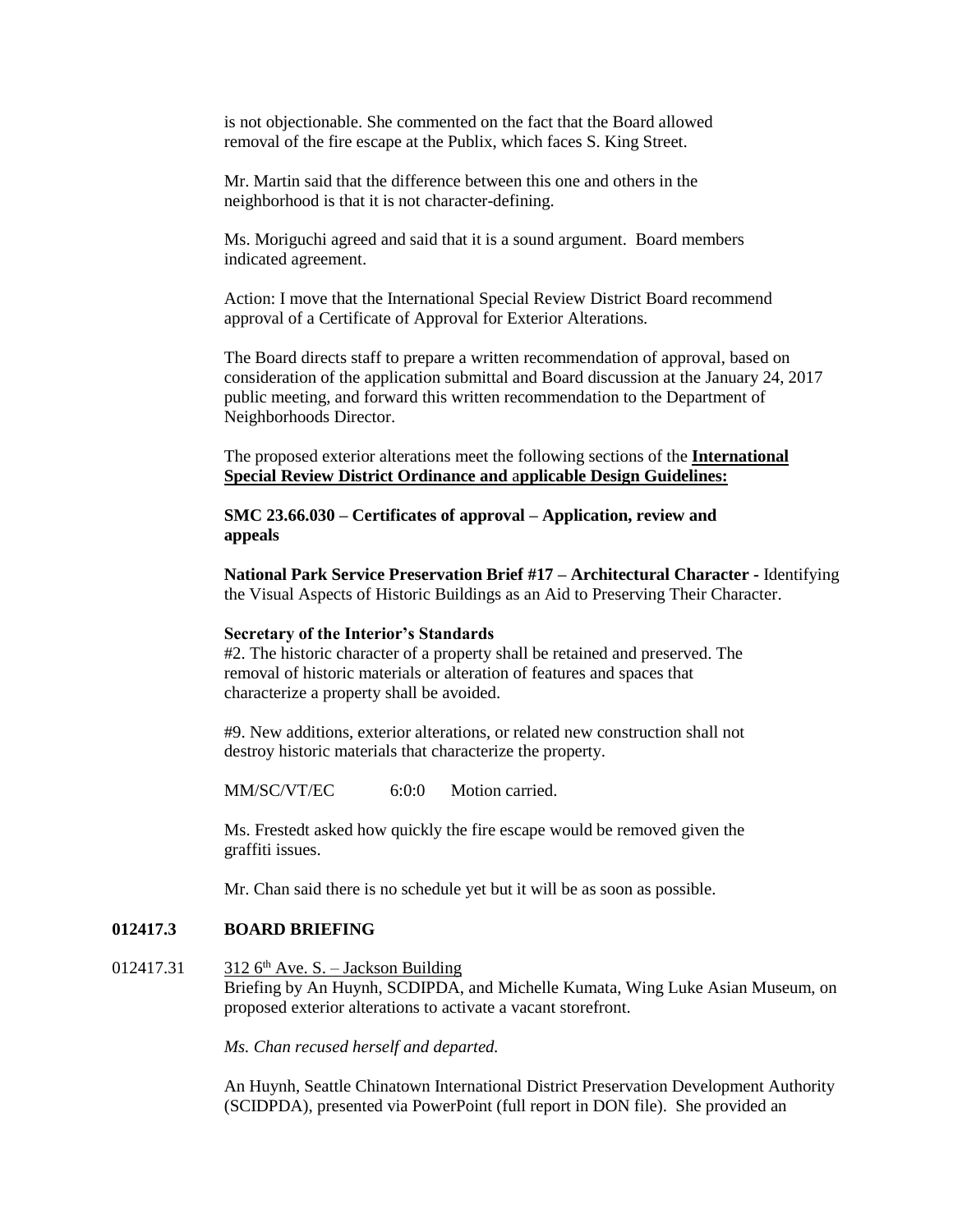overview of the community process and said the design came out of that. She noted the collaborative process amongst PDA, Wing Luke Museum and the community. She said the storefront installation will highlight Nihonmachi and the Japanese American story as well as the story of the Murakami family. She said this site is where the store was located during incarceration. She said the intent is to add lighting, text, photos, artifacts that will tell the story and create pedestrian interest. She said the goals are to: 1) convey resilience and strength of the Japanese-American community, 2) restore significance of historic Nihonmachi and 3) to provide a stop on the Wing Luke Asian Museum tours to focus on the family's story. She said the timing is significant due to the anniversary of the Executive Order 9066.

Paul Murakami, building owner, explained that the warehouse closed in 1942 and housed the Higo Store merchandise. He said it appears on the interior the same as it did after the internment. He said they want to keep it as a time capsule but want to add interest and dimension. He said this will become part of the Wing Luke tour. He commented on the significance of artifacts within the warehouse and the desire to preserve them.

Ms. Huynh said Mr. Murakami owns and maintains the space. She said the storefronts will be visible night and day so they will add lighting. She said the simple text panels will tell the story of the family and the building and they will display durable artifacts from the store. She said that they wish to activate the storefront while respecting and screening the historic materials within.

Michelle Kumata, Wing Luke Museum, explained their process, Community Advisory Committee meetings, and goals. She said they hope to begin installation in May. She explained that the south window has a platform but they will have to build one for the north window. She said they will build walls 12" from the front window to encapsulate the viewing space. She said they will put historic photos in the angled area. She said they propose to tell the incarceration story in the north window with window decals that will mimic boarded up windows of Higo Store during incarceration. She said there will be Minidoka photos and the crowbar that the family packed – they were planning ahead for their return – to remove the boards from the windows. She said that an image of Aya and Masa, who operated the shop, will be in door to welcome you. Executive Order 9066 will be printed as a vinyl decal and posted. She said that Aya and Masa taught school at Minidoka and they saved the letters students wrote to them after they left. She said they were able to interview some of the students and got their stories.

Ms. Kumata said the south window will tell the post-WWII story. There will be a large image of the shop. The endurance and resilience of the family will be told in the story as well as the Nihonmachi history, the Murakami family's incarceration, as well as the rebuilding of the community. She noted the efforts to revitalize Nihonmachi now and encourage support of local businesses. She said that only metal, glass or ceramic items can be displayed and will be rotated out. She said that connected to this is Chiyo's Garden and Meet Me at Higo display within KOBO; she said the store was a hub for local Japanese American community.

Ms. Huynh said there are also plans, as part of a separate application, to activate Nihonmachi alley with art on side of Jackson Building and catenary lights. She provided examples of activated storefronts located elsewhere.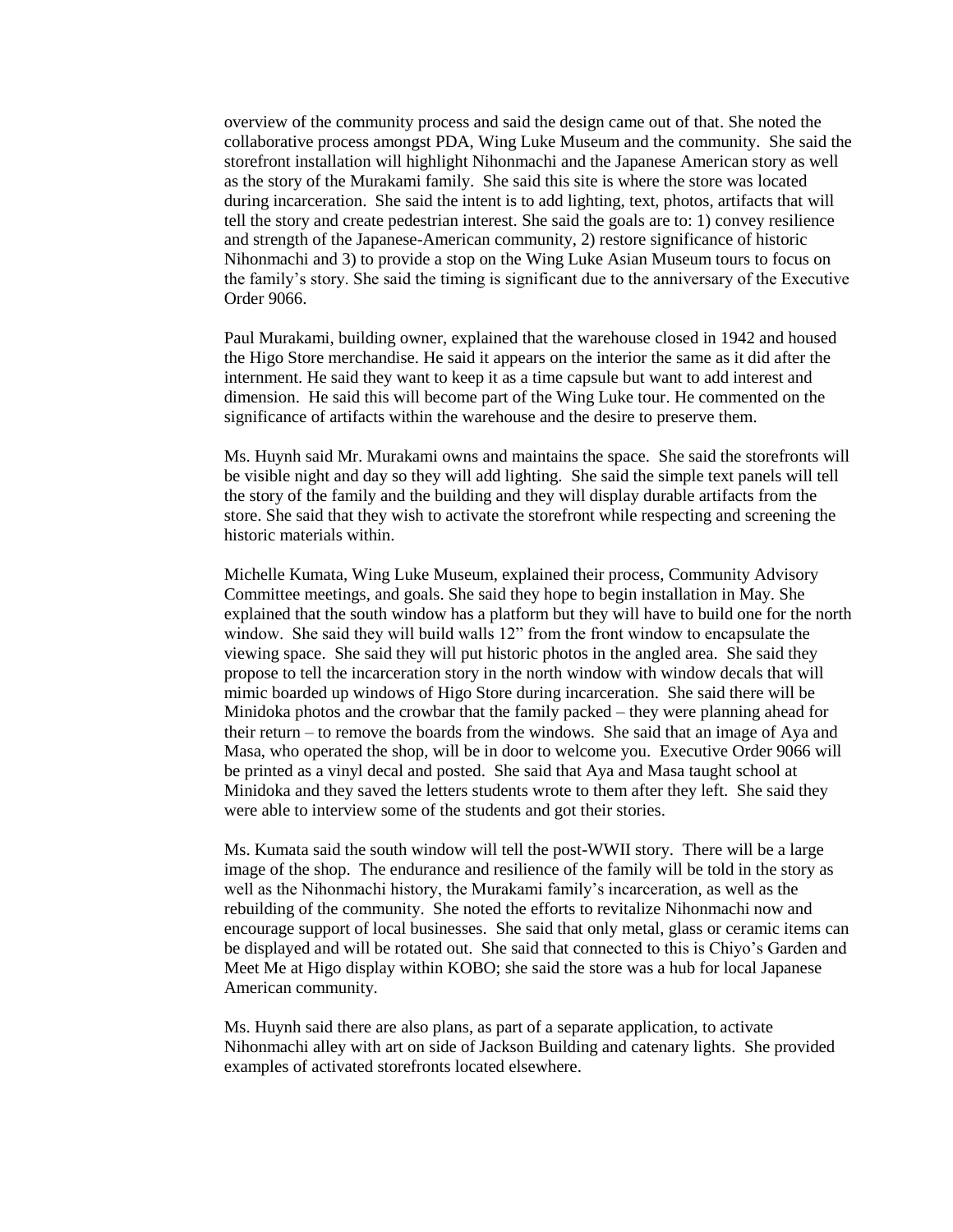Ms. Frestedt noted the unique circumstances related to this storefront and how it fits into the neighborhood story. She said the faux wood decals could be a point of board discussion in light of the Secretary of the Interior Standards. She noted the tension between the code on transparency and nice activation of a closed storefront.

Ms. Kumata provided spec sheets and material samples. She said the wood grain will be an orajet decal back printed with white, the lines of wood opaque but the rest will be shear. The 9066 will be opaque. She said the decals have a 5-year durability.

Ms. Moriguchi said that this as an artistic endeavor, more than signage.

Ms. Kumata said that with the cutouts people have to come up and engage with the display.

Ms. Moriguchi noted the planes being offset and back provide a depth to it.

There was discussion about illumination and the height of the display.

Ms. Kumata said the walls will stop at the same height as the windows and will prevent visibility into the space behind.

Ms. Hsie asked how they will do the lighting.

Ms. Kumata said they aren't there yet.

Ms. Moriguchi suggested strip lighting from above would not be visible.

Ms. Tran asked about the green frame around the door.

Ms. Kumata said it is a reproduction of the wrapping paper used at the Higo Store.

Ms. Hsie said it is a nice contribution to the community. She asked the current condition of the storefront.

Mr. Murakami said they painted it recently. The adjacent barber shop will be getting a light pole, lighting and graphics. He said they want this to complement other things going on in the building and they don't want this to be an eyesore.

Ms. Kumata said they have to figure out the lighting for each application. Responding to questions she said they will provide tour information – website info, phone number much like the interpretive signage at alley.

Ms. Hsie asked how often the displays will be rotated.

Ms. Kumata said it will be low maintenance for Mr. Murakami – whatever works best for him.

Ms. Frestedt suggested contacting the Rainier Valley Historical Society – they have experience with west-facing windows related to displays.

Mr. Martin said that the distinct difference here is this is an artistic storefront on a nonactively used site versus advertisement on an active business. He said it is basically a